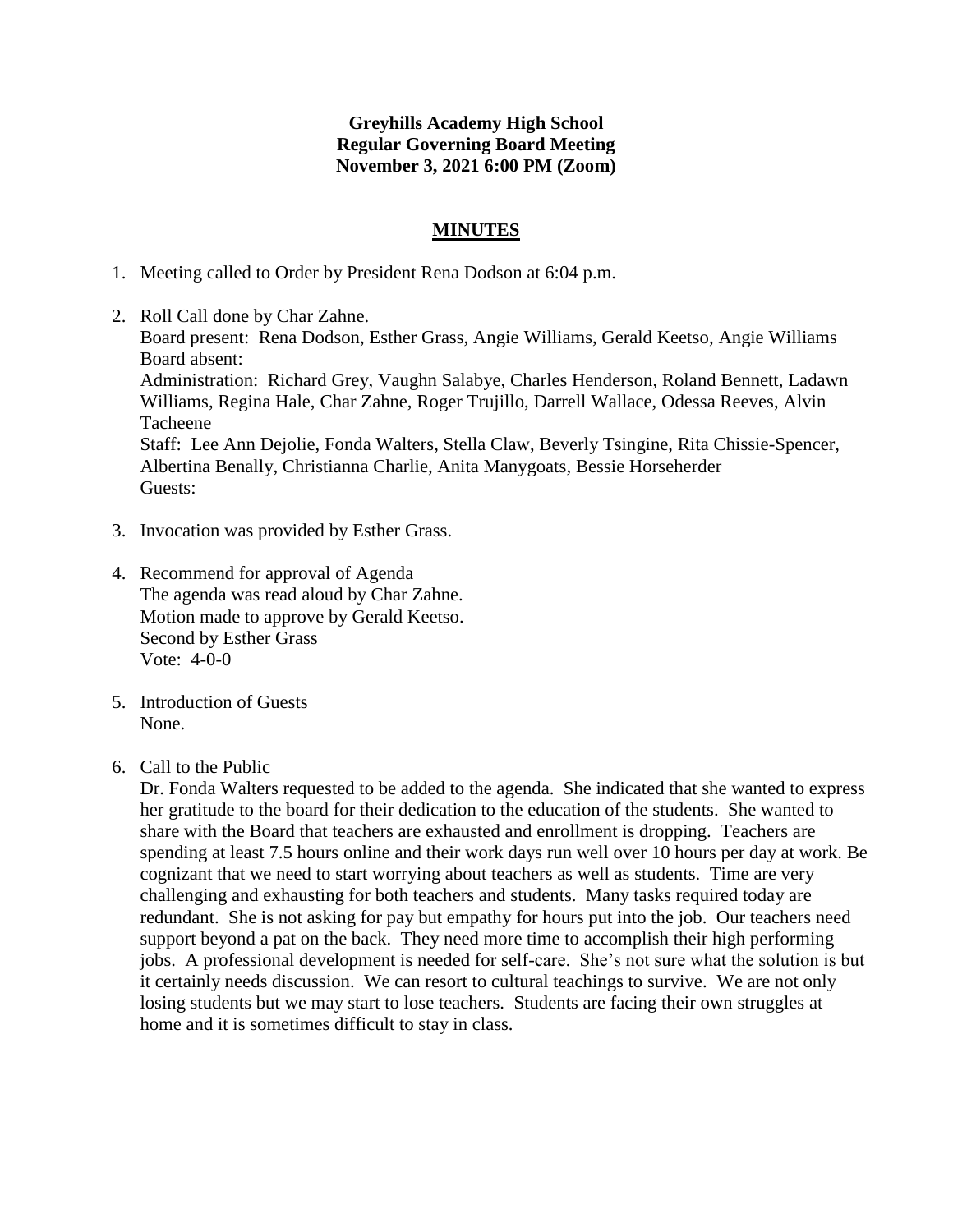Rena Dodson expressed her appreciation to Dr. Walters for voicing her concerns and this will be discussed among the board. She agreed with Dr. Walter's concerns about exhaustion and fatigue regarding online classes and meetings.

7. Recommend for approval of Minutes

A. October 13, 2021 Motion made to approve by Gerald Keetso. Second by Angie Williams Vote: 4-0-0

- 8. Reports
	- A. Departments

Vaughn Salabye, Acting Assistant Principal gave a report also and reported that his staff is working diligently on student attendance and assistance for students. He commended the staff for their tireless work in teaching the students and the non-teaching staff in assisting the students and preparing the building for reopening. He reported that he has spent a lot of time working on re-opening the school. He shared a PowerPoint presentation with the Board.

Charles Henderson gave a report on his daily activities checking on classrooms and students. His area of concern is the classrooms. He visits classrooms during the day and makes note of all concerns.

Darrell Wallace, Facilities Director made a report on school re-opening regarding the HVAC system including the engineer's assessment (complete), Climatec/Construction (in progress), Test & Air Balance (upcoming), and BIA approval (upcoming).

Roger Trujillo, Student Support Services made a report on the school re-opening plan that he has been working on. His staff has been assisting with preparing the building for return of students.

Esther Grass had concerns about attendance and enrollment of 166. She also had concerns of Winter Sports not happening again and some students are leaving for other schools that have an active sports program. She also had questions on the status of the Board's background checks. She has not had a report from HR. She is concerned that there has not been a report from the IT Department on improvements. A walk-through needs to be done with the teachers regarding safety procedures upon the return of students. She would like to hear a report from the School Nurse as well.

Angie Williams had questions on what percentage of students that have been vaccinated and what is DODE saying about student vaccinations. Where does the school nurse fall into this process of vaccinations? Will virtual school continue after the school re-opens? How are teachers being trained for the re-opening? She is thankful that Mr. Wallace is working on school improvements that have been overlooked for many years.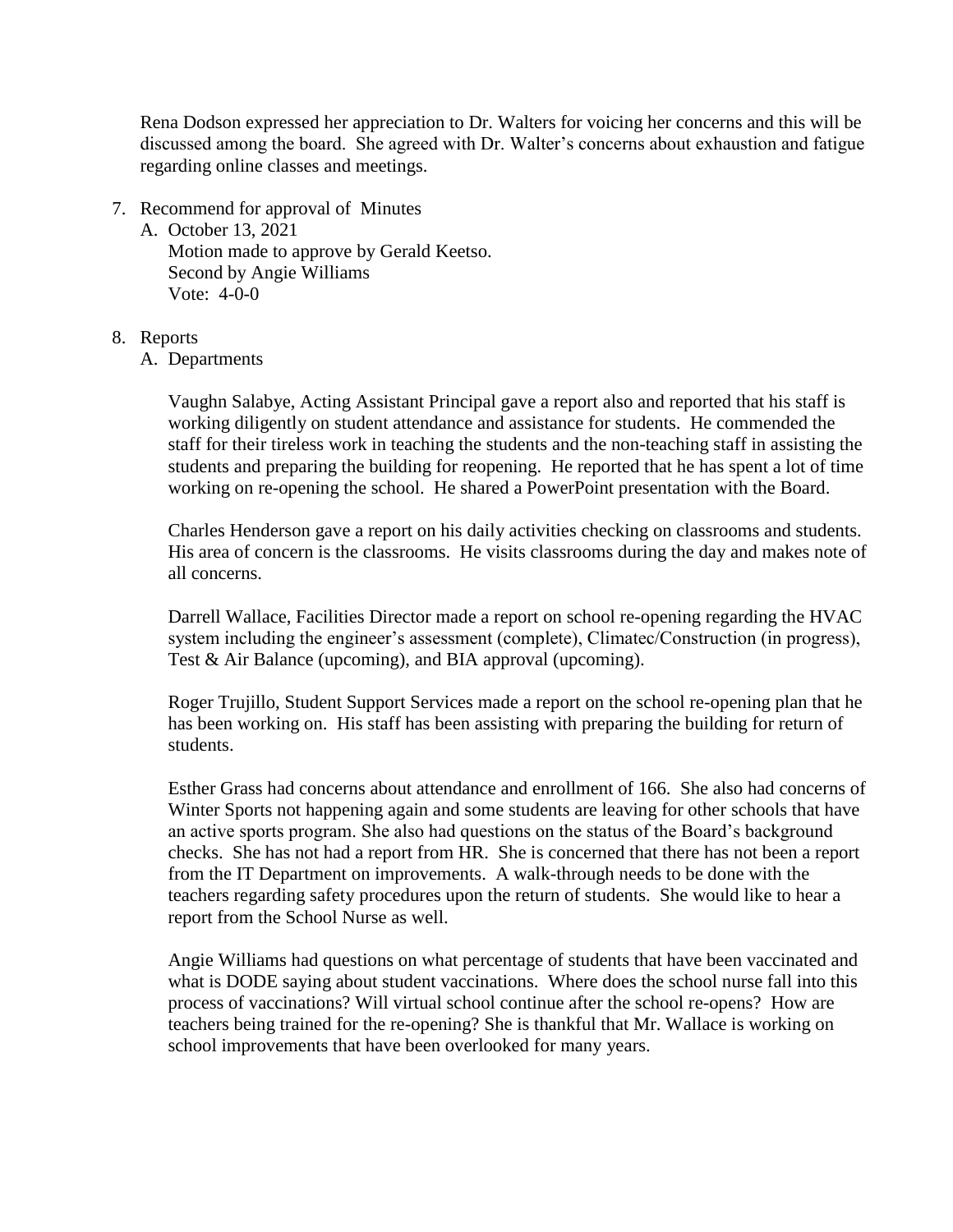Vaughn Salabye responded to Esther and Angie's questions. 89% of the students have been vaccinated and the other students have not been vaccinated mostly due to medical reasons. Virtual learning will continue when the school re-opens.

Gerald Keetso had concerns about teacher exhaustion. He feels that there is a disconnect somewhere and leaders need to step back and look at themselves and what they are doing regarding the teachers. He also had concerns about student sports and if it will take place. He extended his appreciation to the school leaders as well as to Dr. Walters for sharing her concerns as a teacher.

Rena Dodson stated that when there is a change it is difficult for staff. She spoke about her own job and what she went through with safety protocol. She was thankful for the update on the building preparations.

B. CEO/Principal

Richard Grey, Acting CEO gave a brief report on his activities in the month of October which included many online and in-person meetings. He reported that GAHS will remain in the 2A North Region for sports and he was pleased with this. The recent Parent Night was attended by a very large number of parents which was very positive. An assessment was made by the BIE this past week and this will be shared by Darrell Wallace.

Motion made by Gerald Keetso to accept all reports. Second by Angie Williams Vote: 4-0-0

- 9. New Business Action Items
	- A. Recommend for approval of Payroll Expenditures Ending October 2021 This request was made by Ladawn Claw for Pay Periods #07 and #08 for Payroll Vouchers #5712 to #5715 in the total amount of \$292,463.04. Motion made by Esther Grass to combine and approve items #9 (A, B, C). Second by Angie Williams Vote: 4-0-0
	- B. Recommend for approval of Accounts Payable Expenditures Ending October 2021 This request was made by Ladawn Claw for AP Vouchers #4626 to #4635 in the total amount of \$259,485.88.
	- C. Recommend for approval of Financial Status Ending October 2021 This request was made by Ladawn Claw.
	- D. Recommend for approval of EL Program Narrative for SY 2021-22 This request was made by Richard Grey. Motion made by Gerald Keetso to combine and approve items #9 (D, E, F). Second by Esther Grass Vote: 4-0-0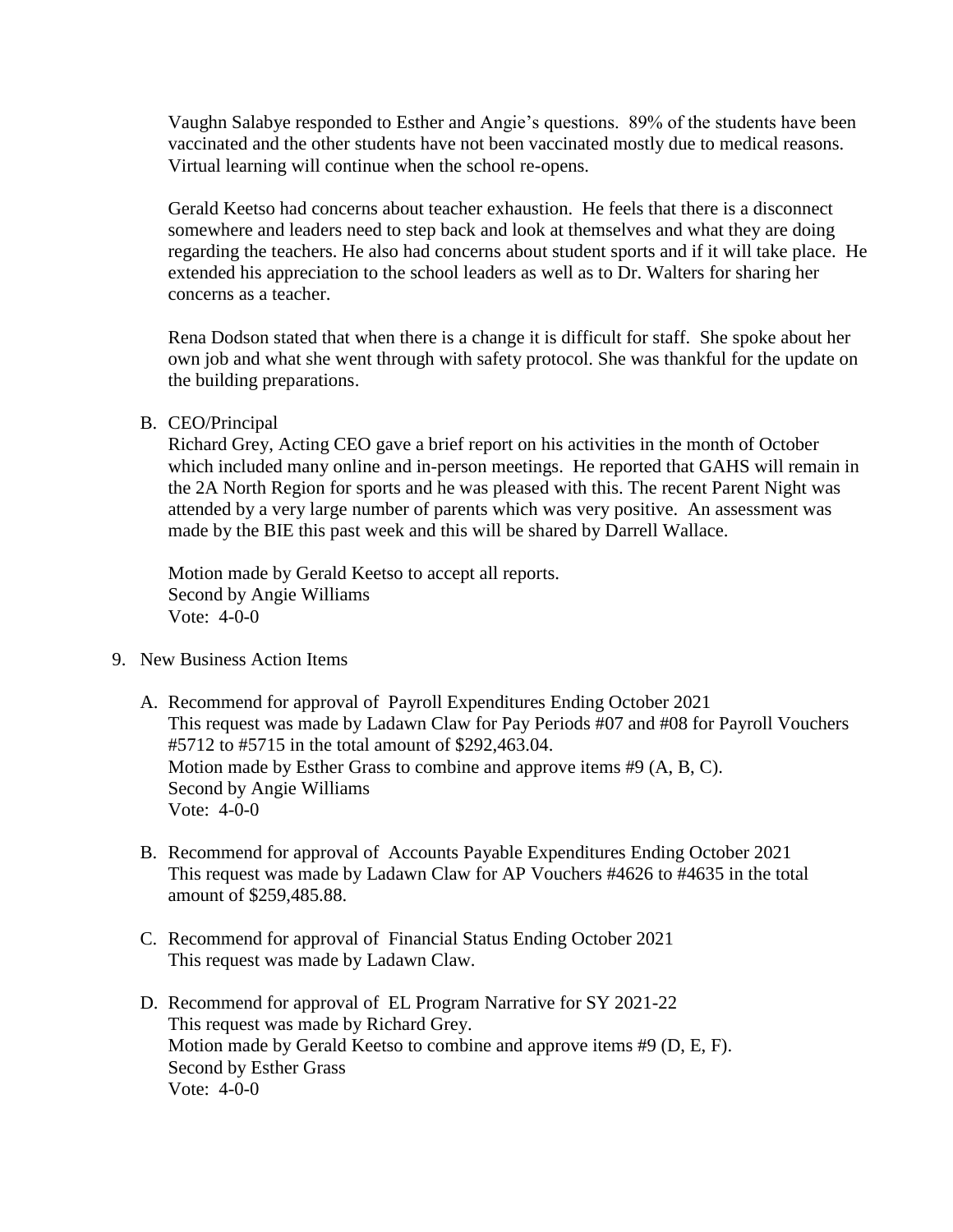- E. Recommend for approval of GATE Program Narrative for SY 2021-22 This request was made by Richard Grey.
- F. Recommend for approval of Transportation Narrative for SY 2021-22 This request was made by Richard Grey.
- G. Personnel

Motion made by Gerald Keetso to enter Executive Session at 8:20 p.m. Second by Esther Grass Vote: 4-0-0

Motion made by Esther Grass to exit Executive Session at 9:28 p.m. Second by Angie Williams Vote: 4-0-0

Motion made by Angie Williams to combine and approve items #9 - G. (a. to f). Second by Gerald Keetso Vote: 4-0-0

- a. Recommend for approval to hire Mr. Tevin Tso as Head Girls Basketball Coach for SY 2021-22
- b. Recommend for approval to hire Ms. Lee Ann Dejolie as Head Boys Basketball Coach for SY 2021-22
- c. Recommend for approval to hire Mr. Clifford Alexander as National Honor Society Sponsor for SY 2021-22
- d. Recommend for approval to hire Ms. Geneva Begishie as Sophomore Class Sponsor for SY 2021-22
- e. Recommend for approval of additional hours and days for all staff in the After-School Program for SY 2021-22
- f. Recommend for approval of resignation for Mr. Adam Blackrock (Maintenance Worker) effective October 30, 2021
- 10. Next Board Meeting: December 8, 2021 @ 6:00 PM

Rena Dodson directed Char Zahne to set up a School Board Work Study Session on December 2- 3, 2021 in Phoenix, AZ. Discussion took place.

All Board members stated that they would like to attend the NAGSA Annual Conference in Las Vegas, NV on December 9-11 and the ASBA Annual Conference in Phoenix, AZ on 16-17,